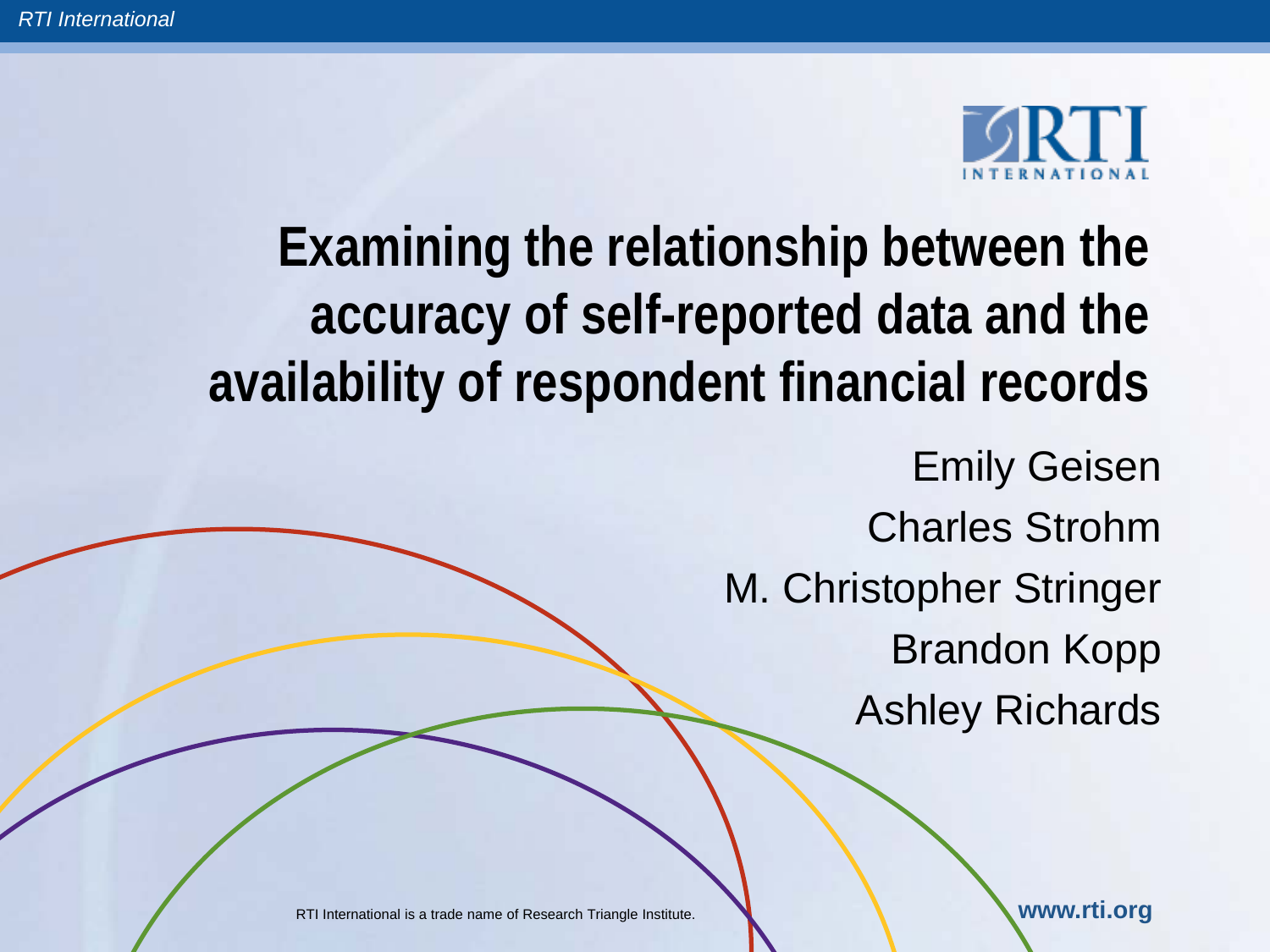#### **Disclaimer**

The findings and conclusions in this presentation are those of the authors and do not necessarily reflect official views of the U.S. Bureau of Labor Statistics or the U.S. Census Bureau.

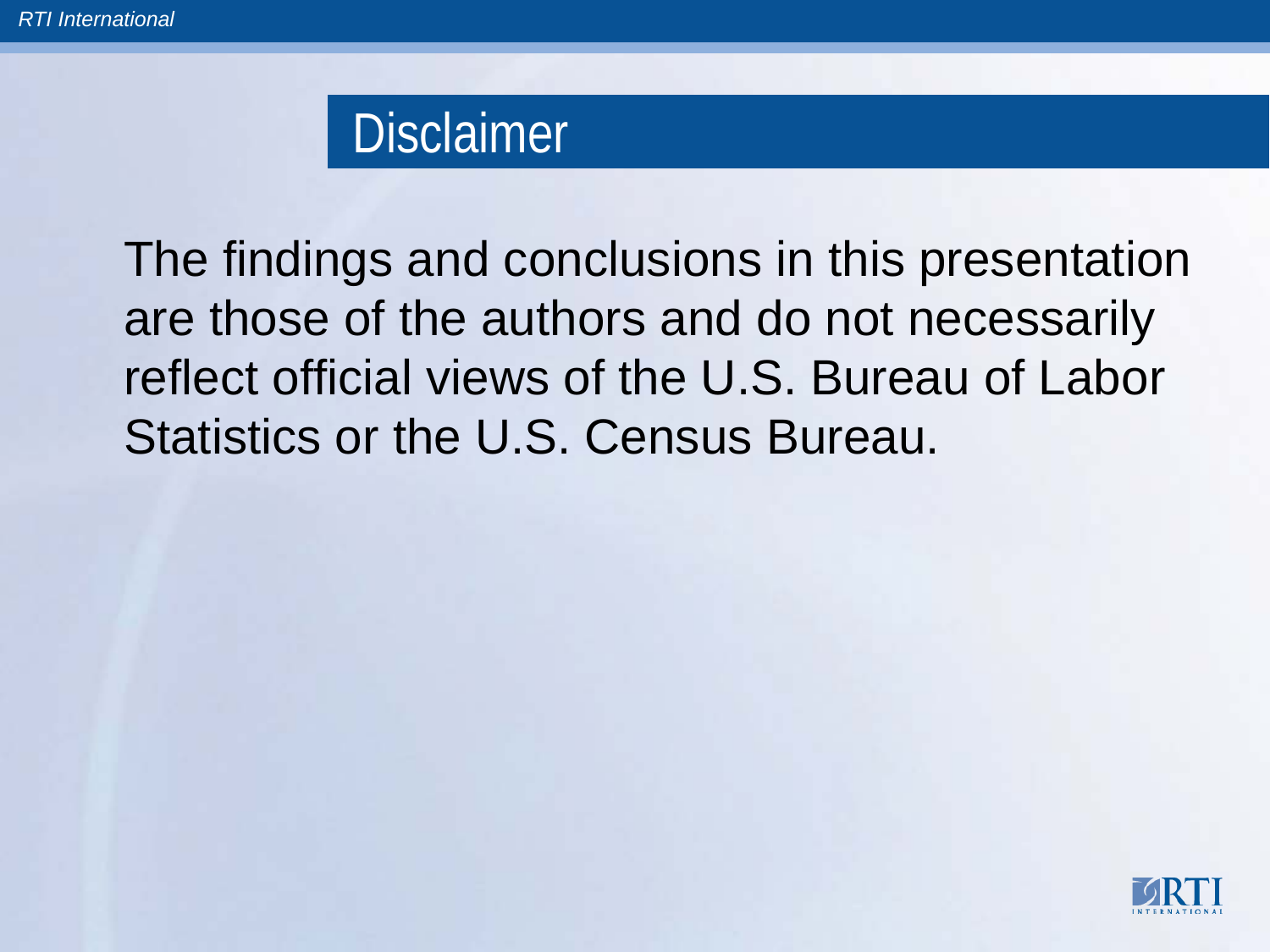#### **Introduction**

- **Problem**: self-reported data are subject to recall error due to the following:
	- Event characteristics
	- Question characteristics
	- Respondent characteristics
- **Possible solution**: incorporate the use of respondent records
- **Limitation**: records can be incomplete and not available for all survey items of interest

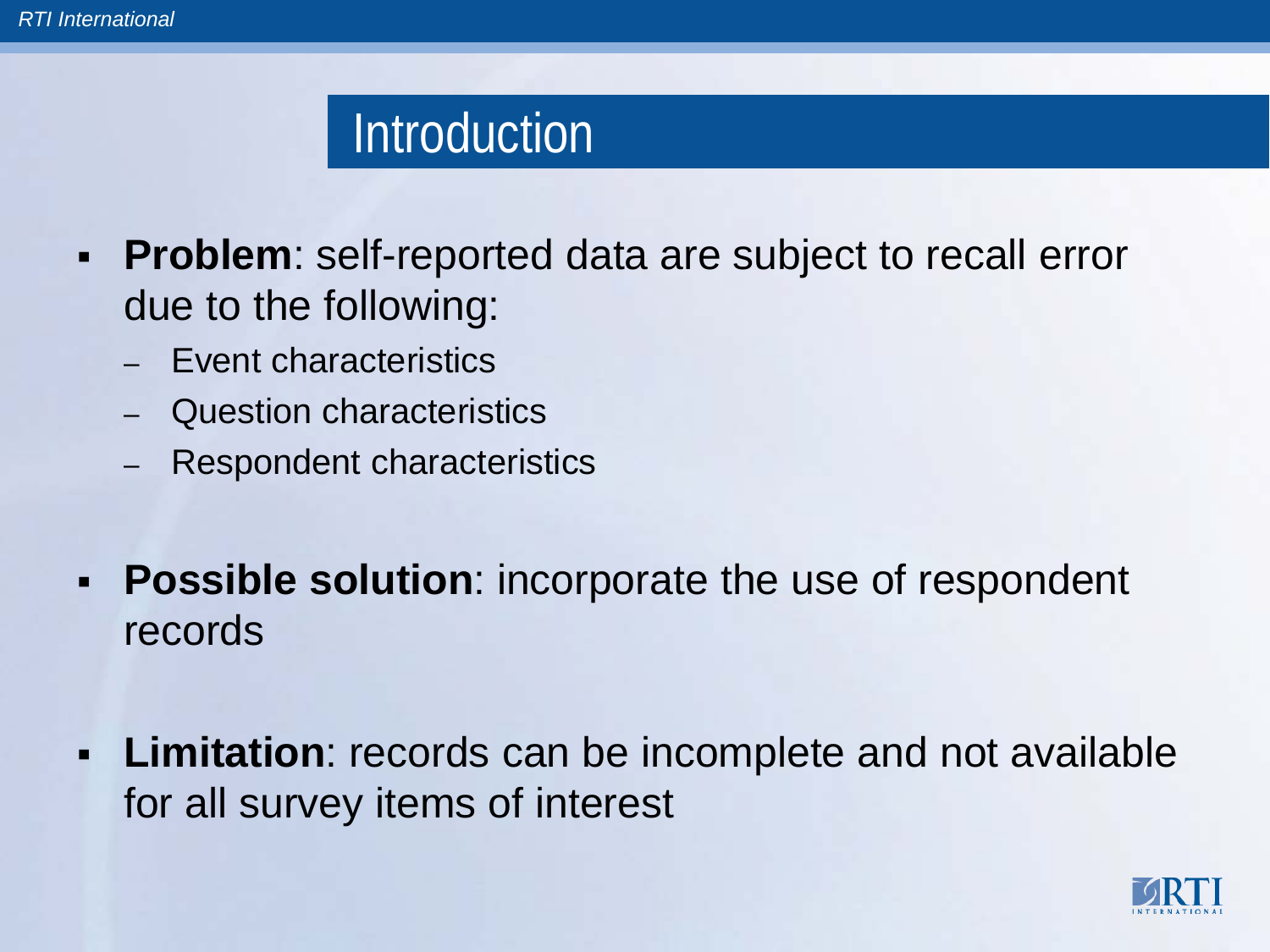## Research Questions

- What impact does an incomplete set of records have on our ability to measure and reduce recall error?
	- Are respondents more or less likely to have records for events they recall accurately?
	- How does the relationship between records and accuracy affect estimates of recall error?

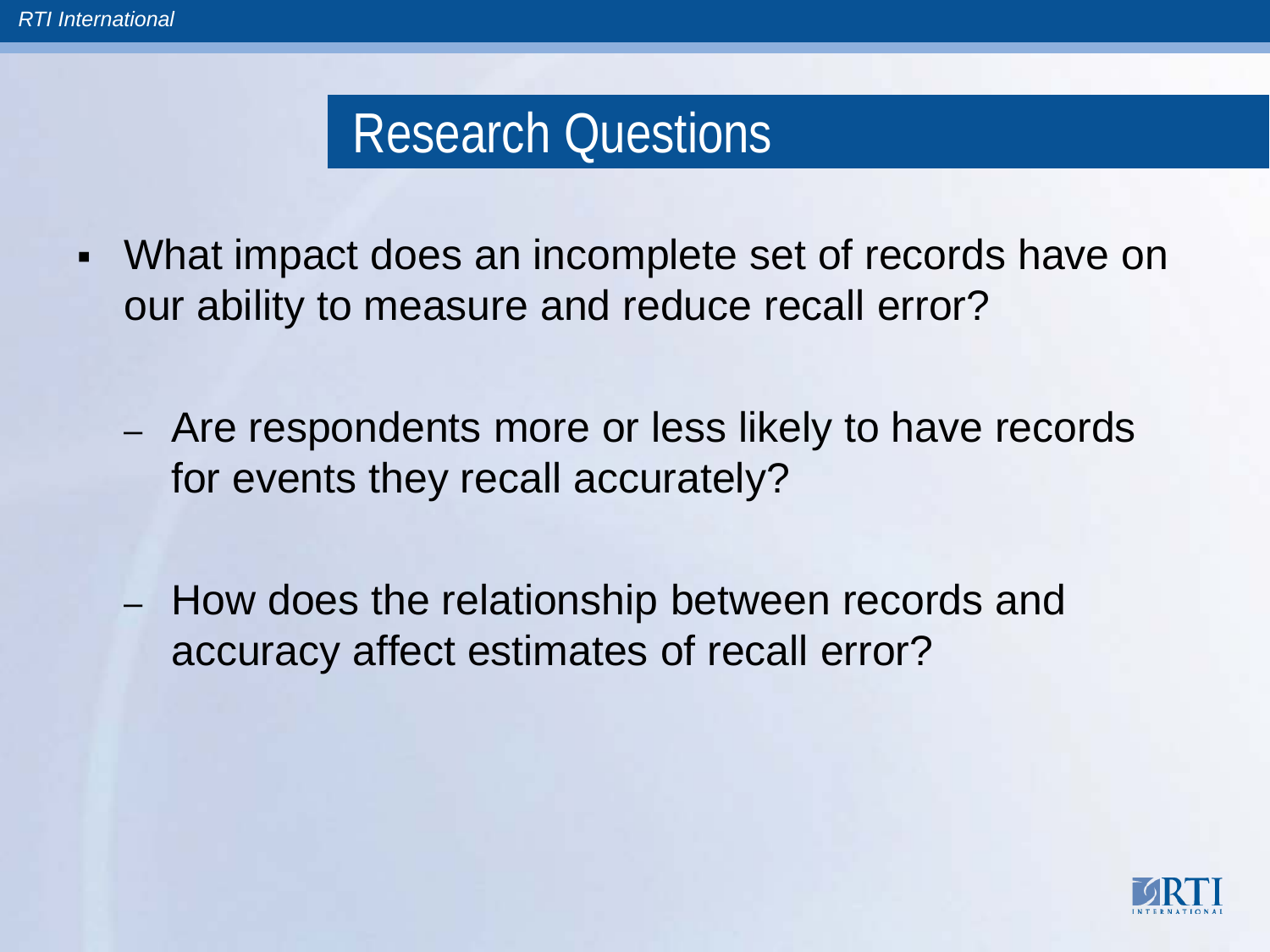Survey Data

U.S. Consumer Expenditure Quarterly Interview Survey

- Monthly survey, captures continuous information about buying habits of Americans.
- Data used to calculate the weight of index items in the Consumer Price Index (CPI), a leading economic indicator
- U.S. Census Bureau conducts survey for Bureau of Labor Statistics

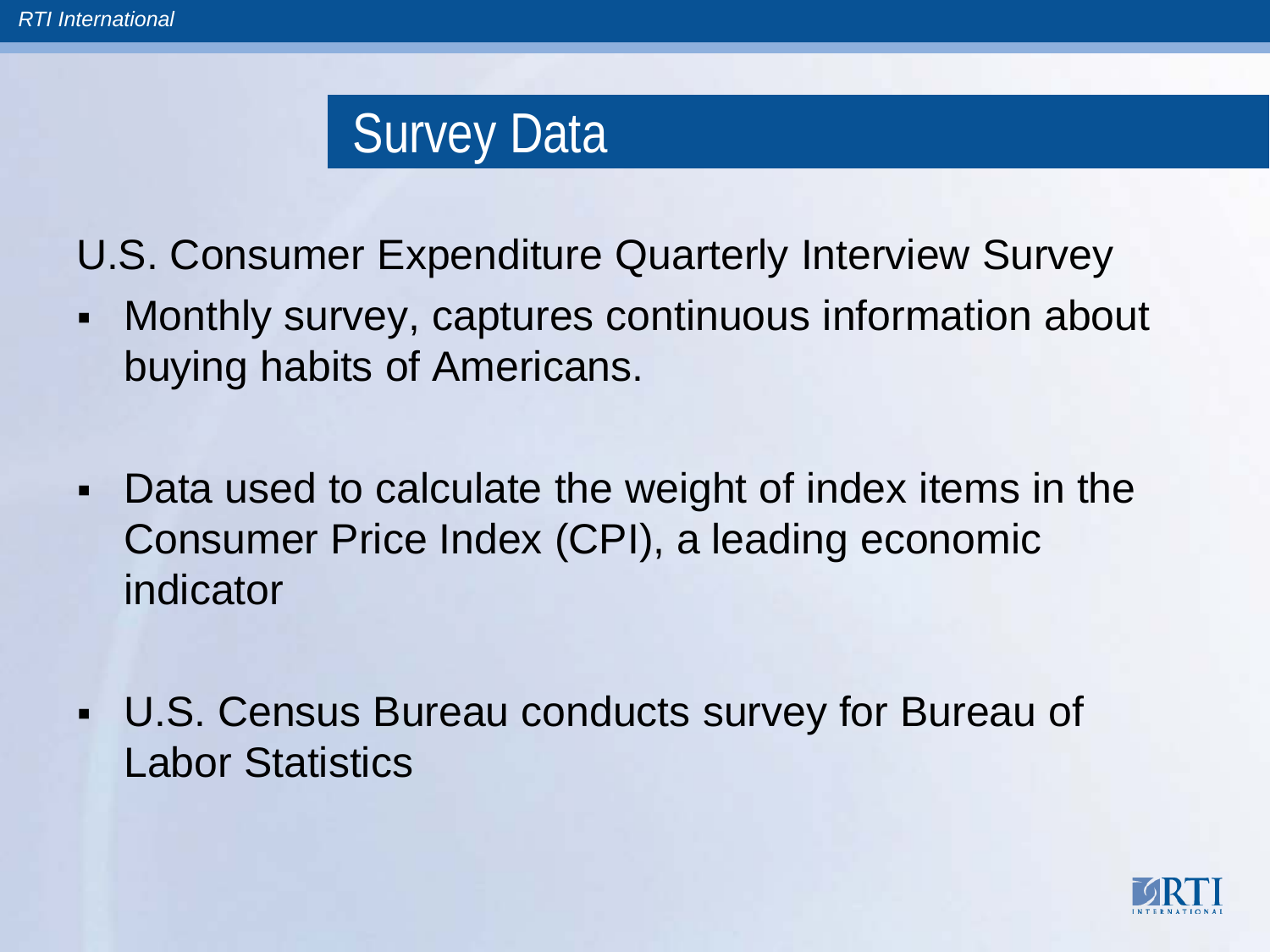# Survey Data: Consumer Expenditure Records Study

- Non-probability, feasibility study of 115 participants
- Designed to explore:
	- Availability and feasibility of using financial records
	- Direction and magnitude of measurement error in CE
- Respondents completed 2 interviews in 7-day period
	- 1<sup>st</sup> interview: abbreviated version of the CEQ interview
	- 2<sup>nd</sup> interview: participants reviewed receipts and other financial records with interviewer
- Compared self-reports to records to determine accuracy

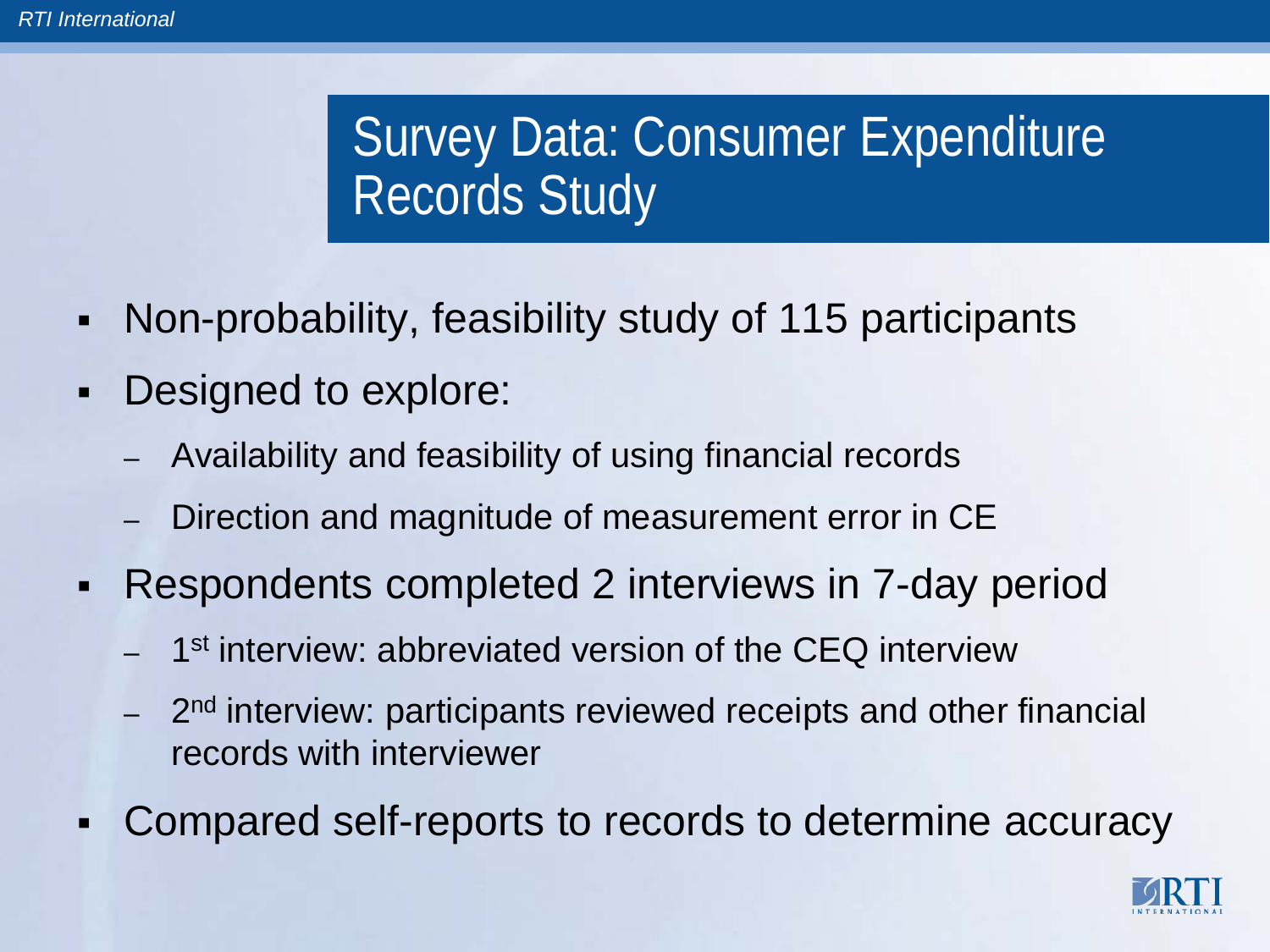## Statistical Methods

- 1. Determine if there is potential for bias in the availability of records
- 2. Determine if there is measurement error bias
- 3. Use logistic regression to predict probability of having a record and create 5 propensity strata
- 4. Examine how accuracy of self-reports changes across propensity strata

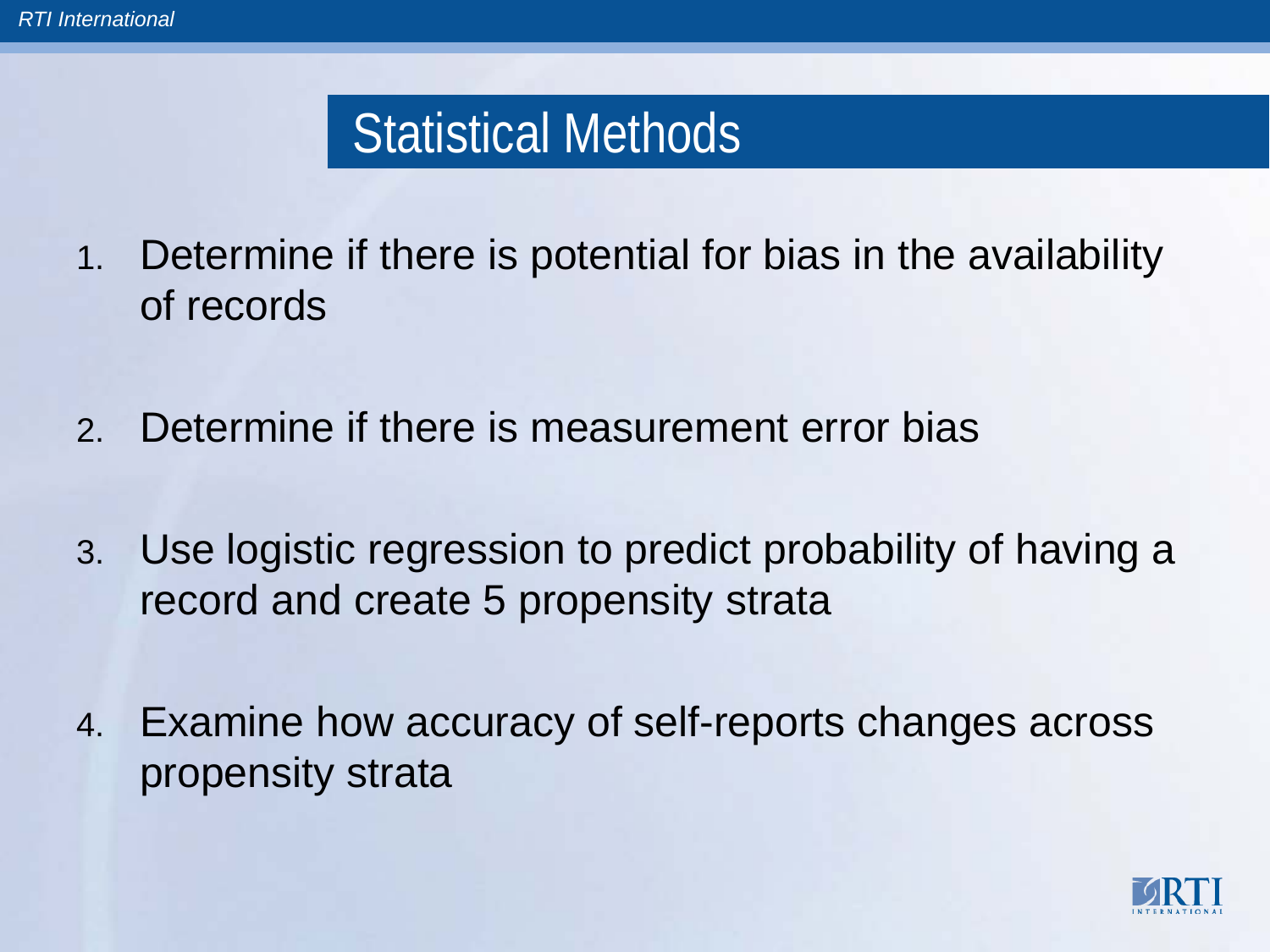## 1a. Demographic factors affecting likelihood of having a record

| <b>Respondent Characteristic</b>      | <b>Odds R</b> | <b>P-value</b> |
|---------------------------------------|---------------|----------------|
| <b>Household Size</b>                 | 0.89          | 0.18           |
| Age                                   | 1.01          | 0.32           |
| <b>Non-Hispanic White (vs other)</b>  | 1.60          | 0.04           |
| <b>Owners (vs renters)</b>            | 1.73          | 0.06           |
| Lower income (vs higher incomes)      | 0.27          | 0.02           |
| Lower education (vs higher education) | 0.10          | 0.02           |
| North Carolina (vs DC)                | 0.66          | 0.17           |
| Working (vs not working)              | 0.86          | 0.48           |
| <b>Female (vs male)</b>               | 1.59          | 0.05           |
| Married (vs not married)              | 0.70          | 0.32           |

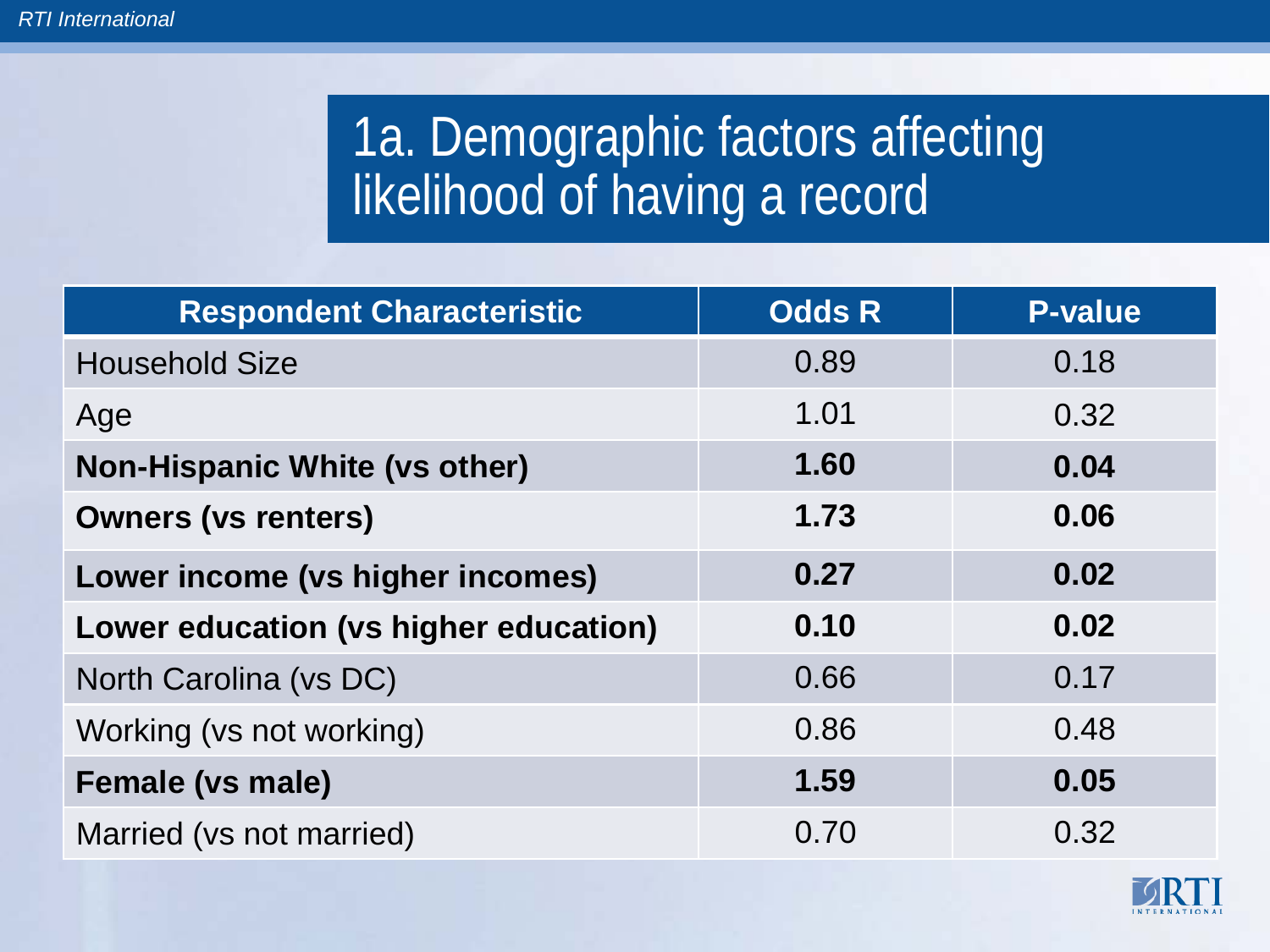# 1b. Item characteristics affecting likelihood of having a record

| <b>Item Characteristic</b>             | <b>Odds R</b> | <b>P-value</b> |
|----------------------------------------|---------------|----------------|
| <b>Order reported</b>                  | 0.96          | < 0.01         |
| <b>Recent</b>                          | 0.74          | < 0.01         |
| Amount of item (\$)                    | 1.00          | < 0.01         |
| Housing expenditures (vs. other)       | 7.84          | < 0.0001       |
| Phone expenditures (vs. other)         | 8.78          | < 0.0001       |
| Utility expenditures (vs. other)       | 7.47          | < 0.0001       |
| Appliance or furniture exp (vs. other) | 10.9          | < 0.0001       |
| Clothing expenditures (vs. other)      | 1.19          | 0.46           |

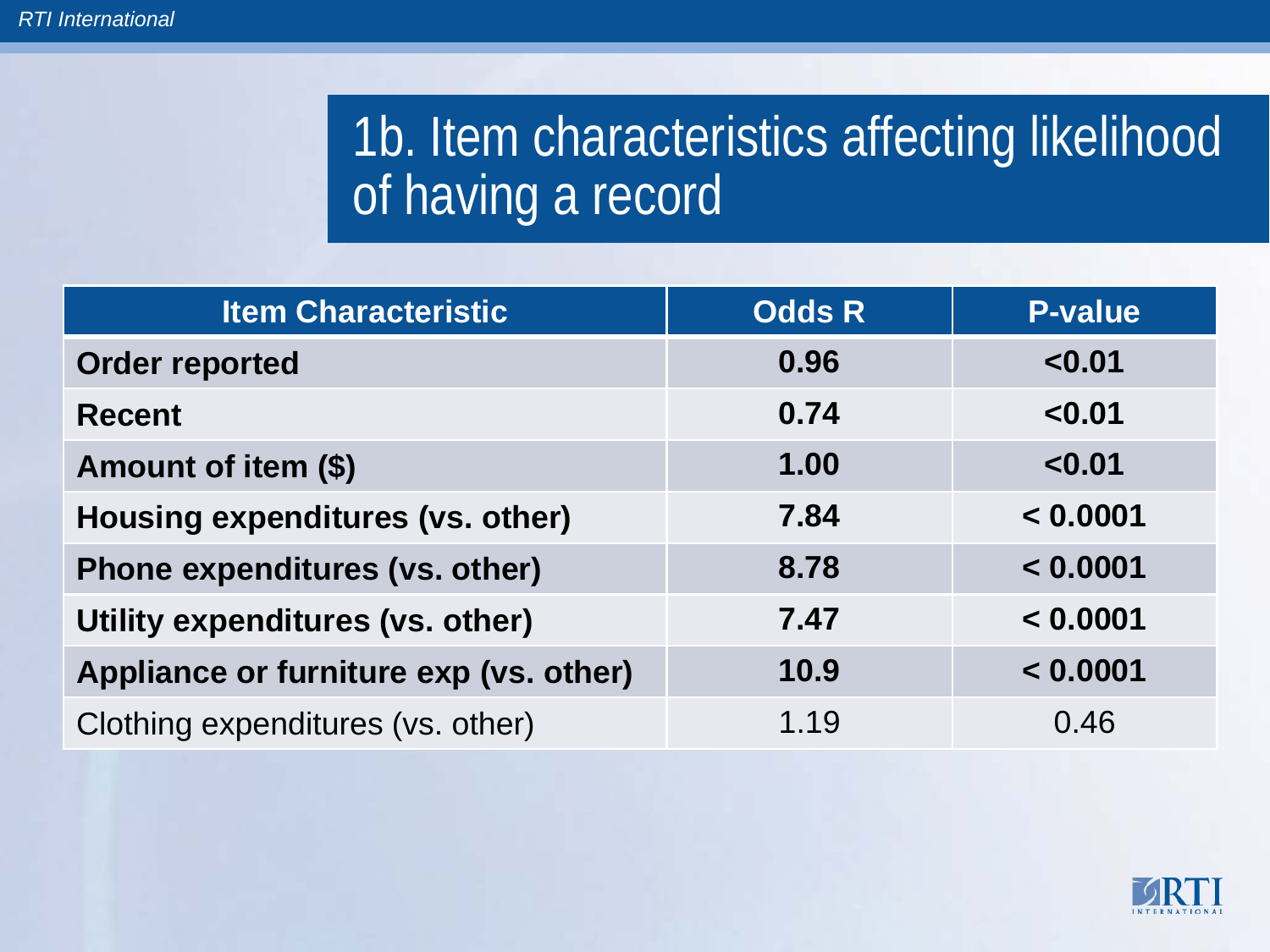## 2. Measurement Bias

- Respondents reported 3,039 expenditures (Interview 1)
- Records available for 36% of expenditures (Interview 2)
- Of expenditures with records: 46% of self-reports were inaccurate (>10% difference)
- Magnitude of misreporting was 29.9% on average

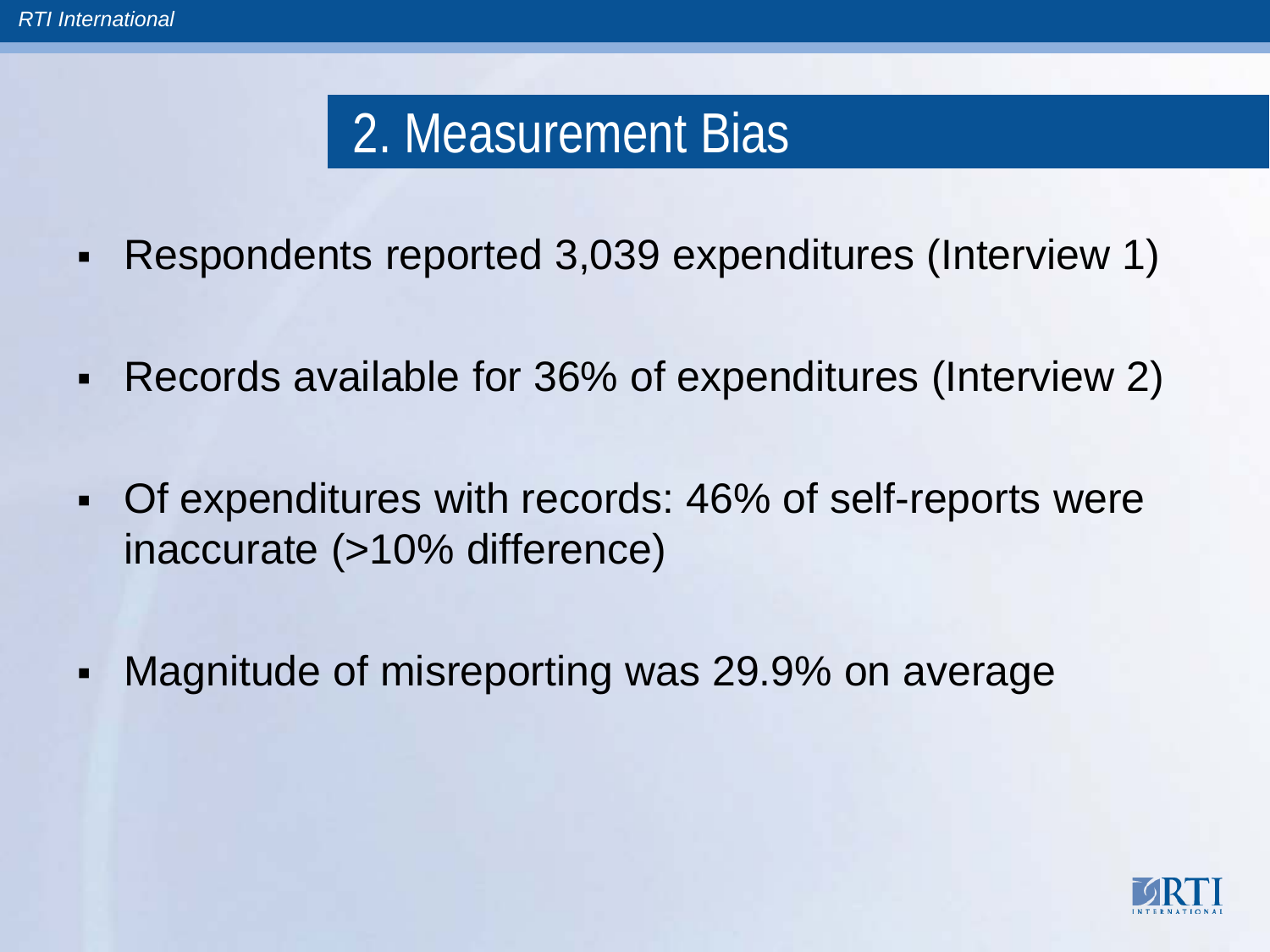# 3. Propensity Strata



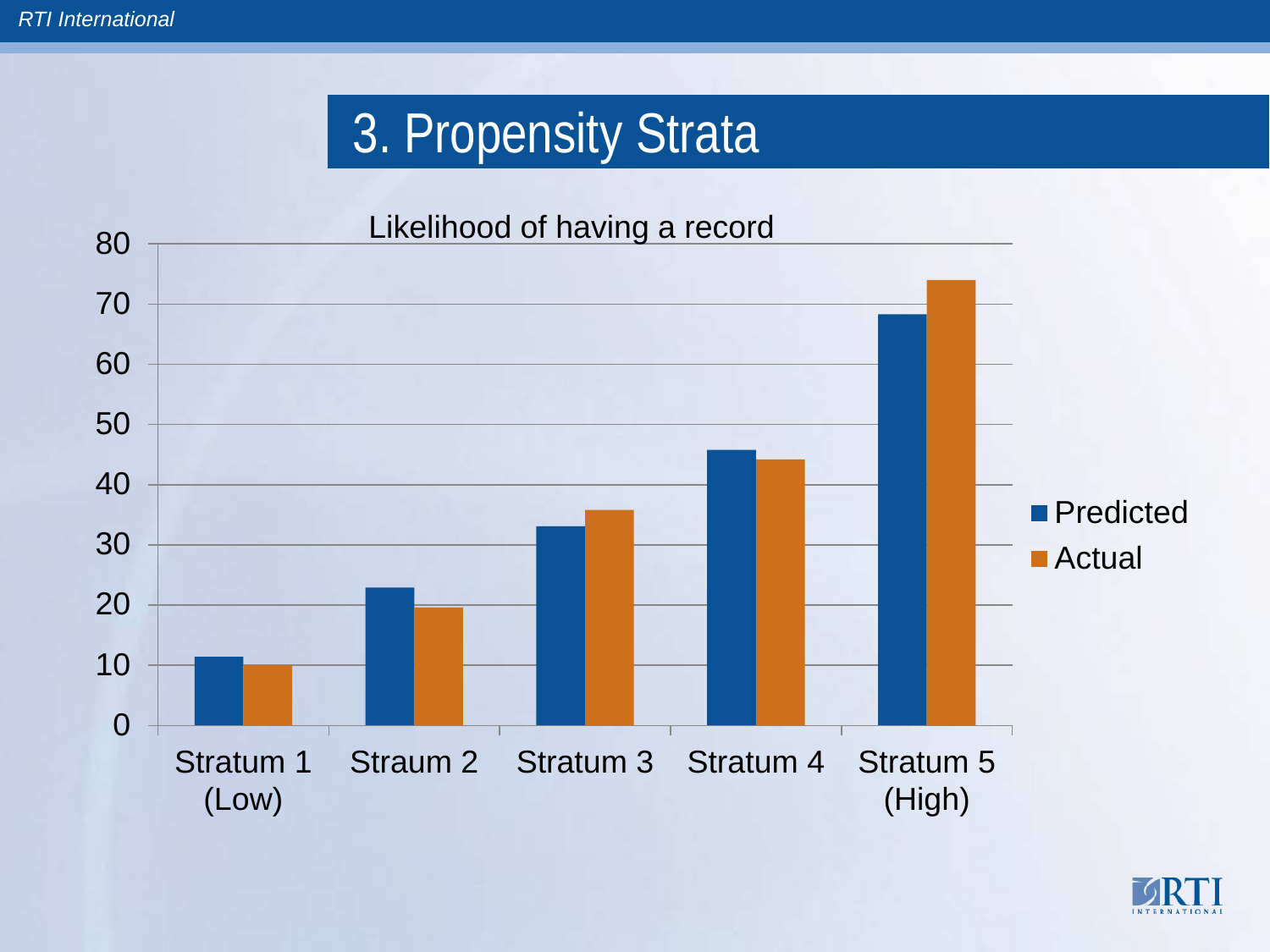# 4. Relationship between likelihood of having a record and accuracy of self-report

#### **Percent of self-reports matching records**



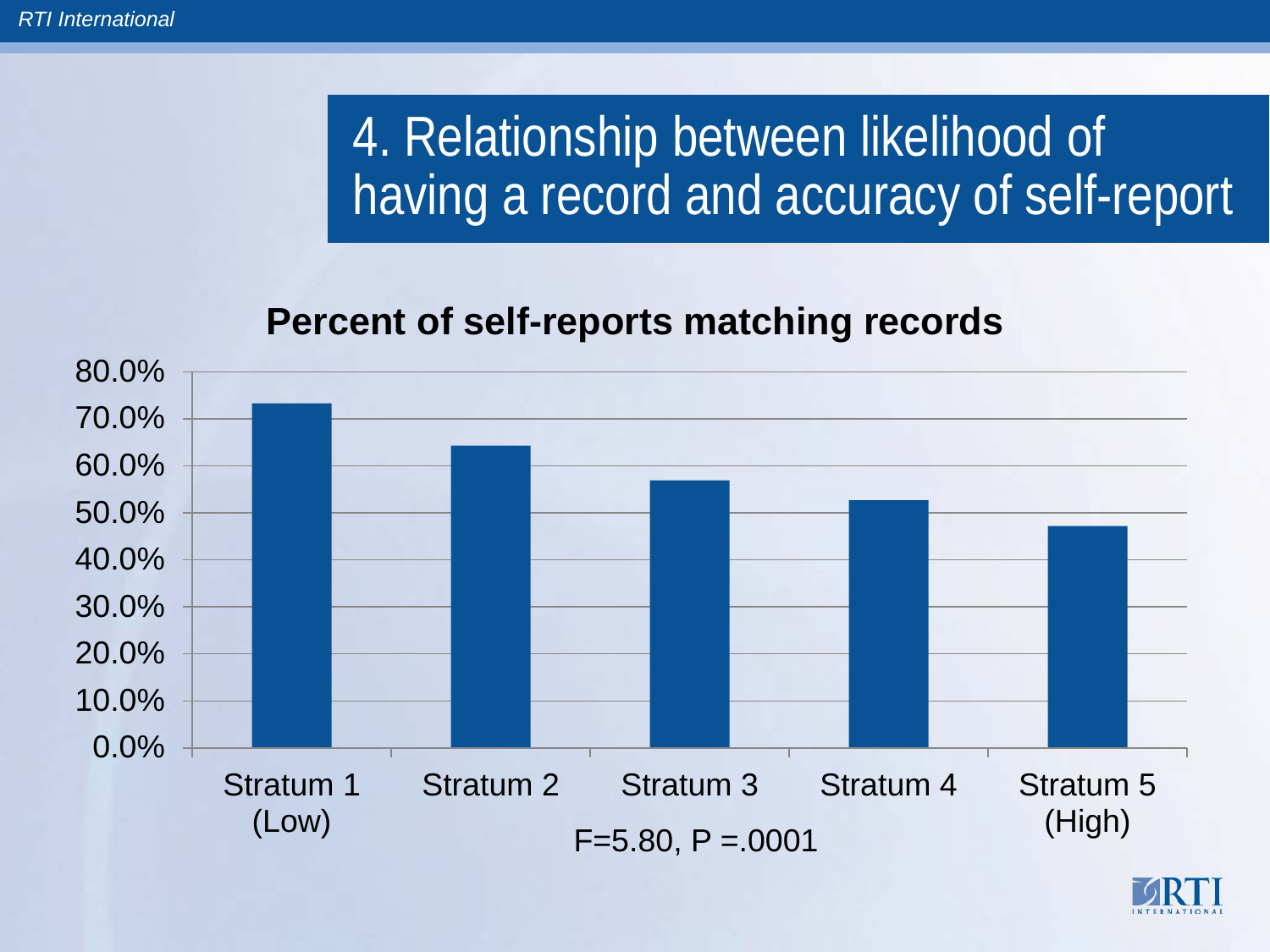#### Implications

- When using an incomplete set of records, it is important to investigate the impact on measurement error
- In the CE records study, even an incomplete set of records can reduce error associated with recall failure
- Although respondents only had records for roughly 1/3 of reported expenditures, they were more likely to have records for expenditures they were WORST at recalling

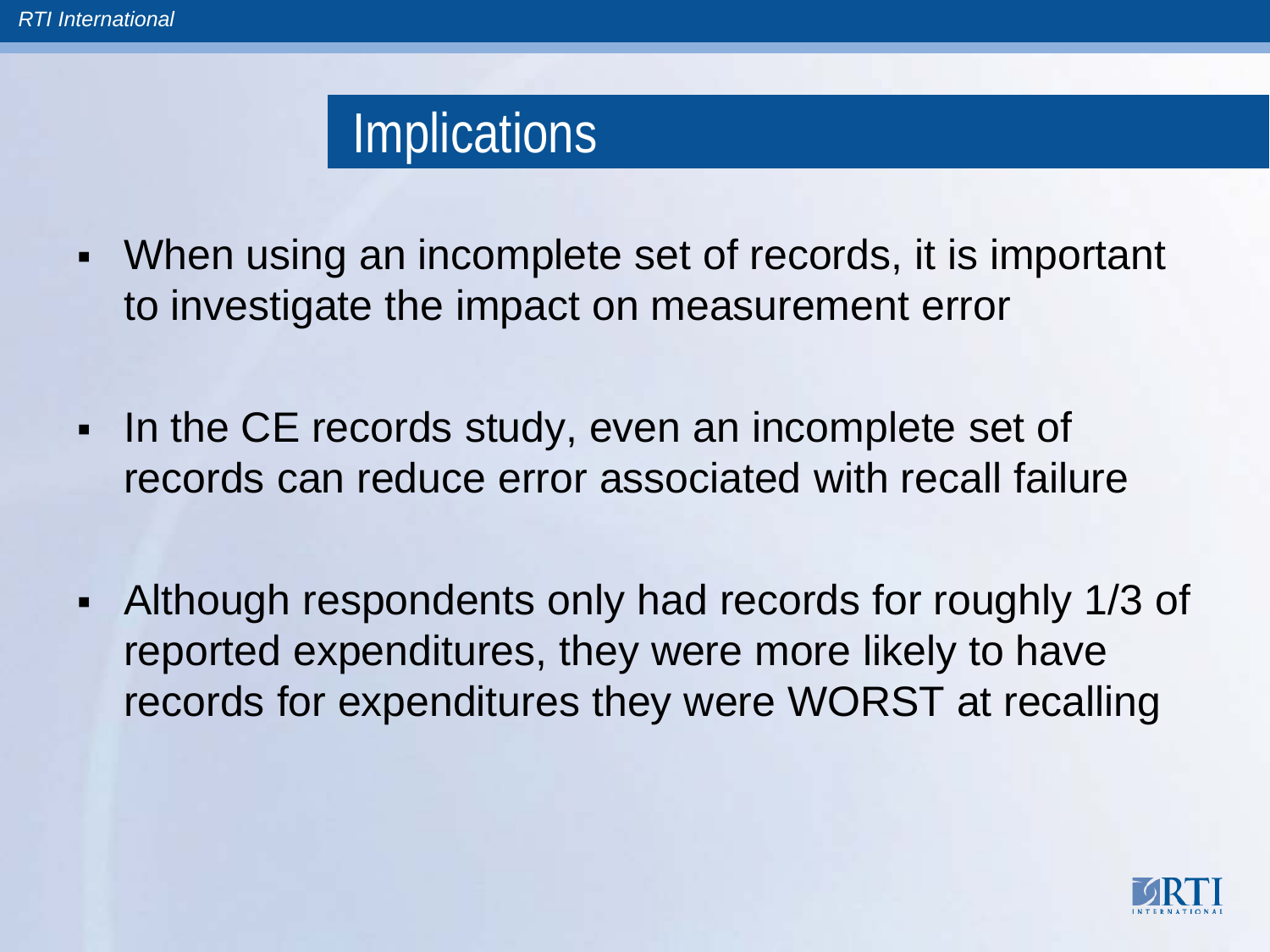#### **Limitations**

- Non-probability, feasibility study limited to 115 people
- Study data were about financial expenditures. It is unclear how well this would apply to other types data where records can be used
- We do not know the accuracy for the self-reports without records.
- There may be other factors affecting availability of records and accuracy that we did not examine.

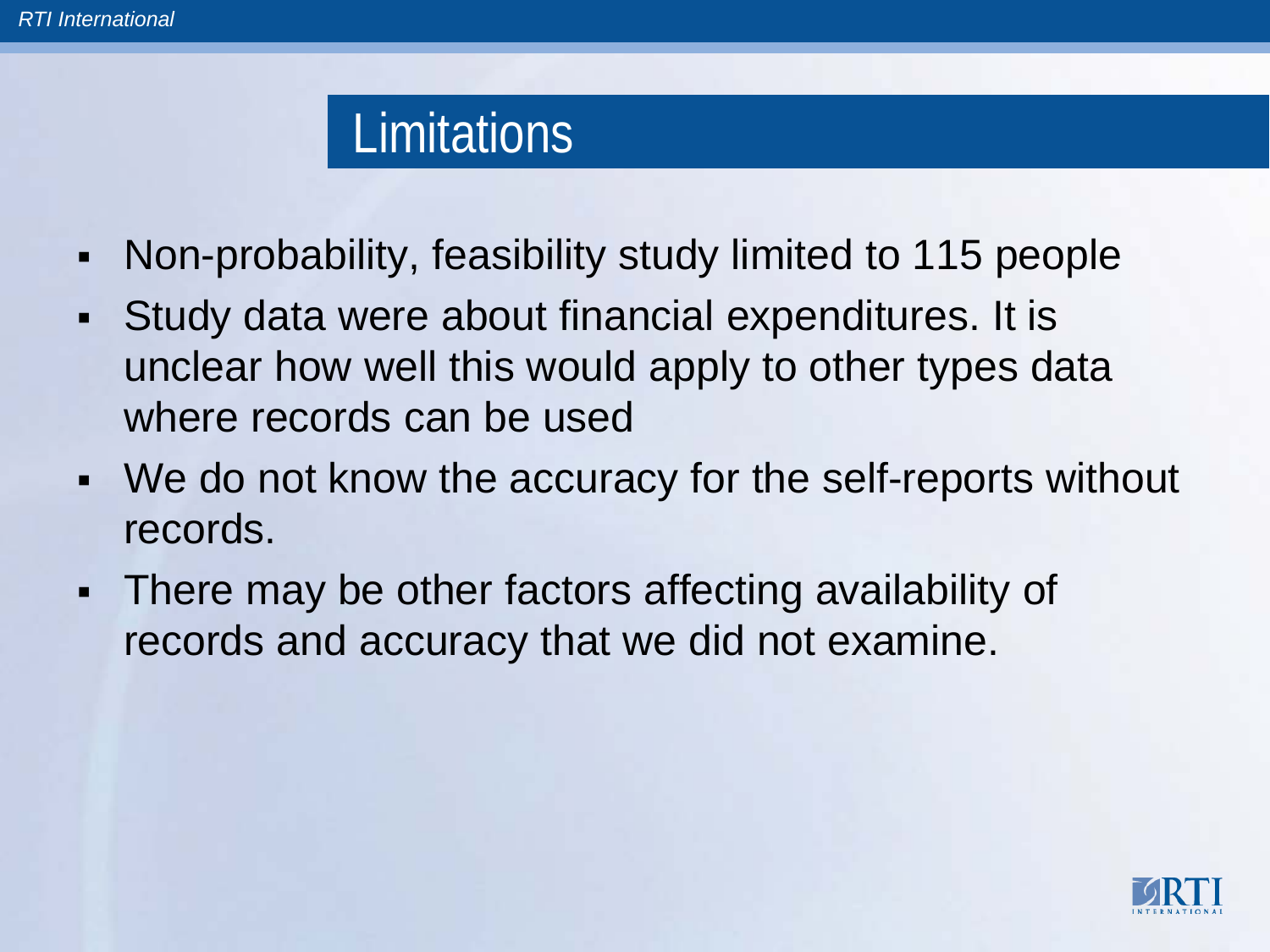## Next Steps

- Continue using records to supplement recall and reduce respondent burden
- Consider having respondents collect records proactively (instead of retroactively)
- Explore the use of records as a primary source of data collection